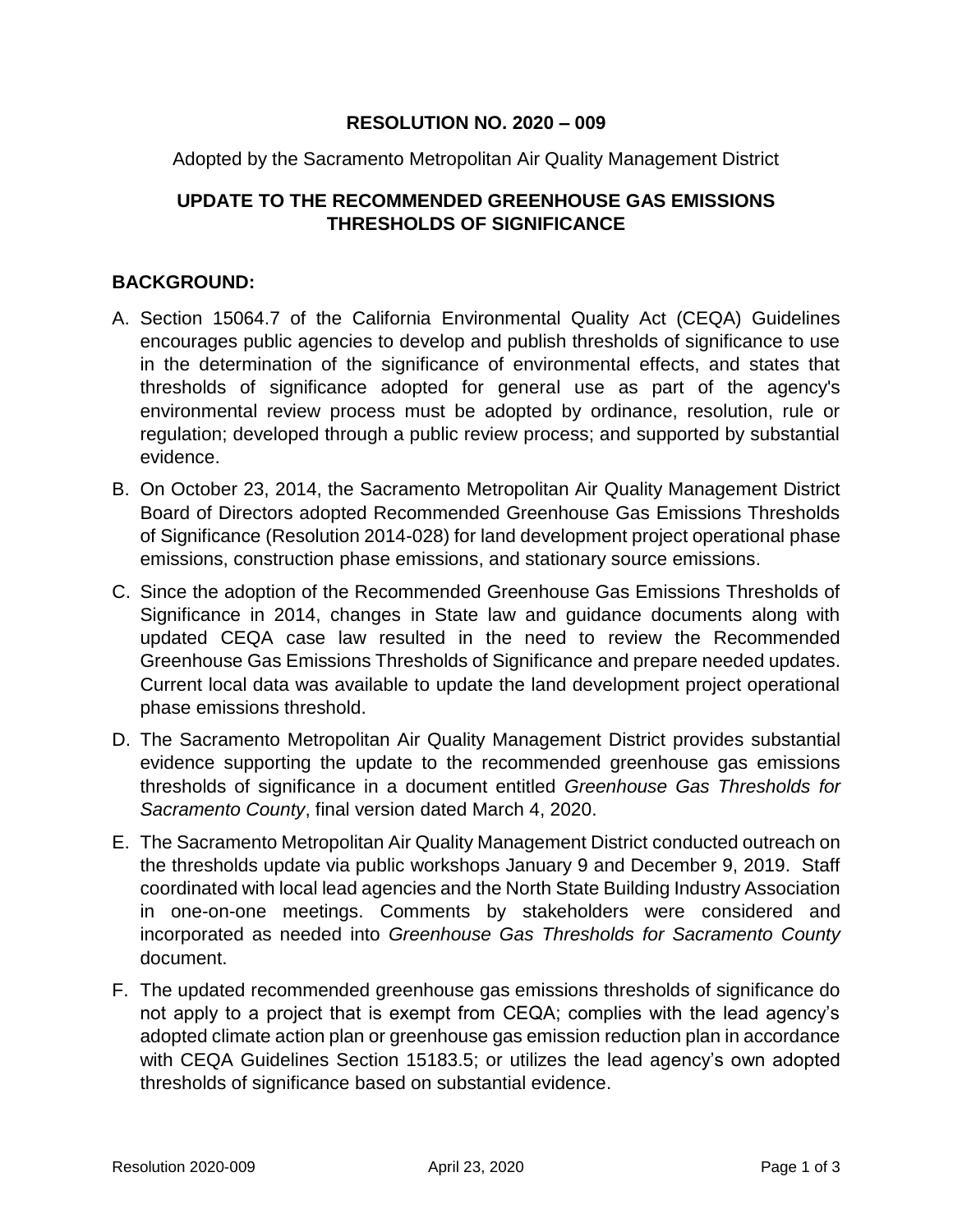## **BASED ON THE FACTS SET FORTH IN THE BACKGROUND, THE BOARD OF DIRECTORS RESOLVES AS FOLLOWS:**

- Section 1. The development and adoption of the update to the recommended greenhouse gas emissions thresholds of significance meets the requirements of CEQA Guidelines Section 15064.7.
- Section 2. The construction phase and stationary source project thresholds of significance remain in place and are unchanged.
- Section 3. The recommended land development project operational phase greenhouse gas emissions threshold of significance is demonstrating consistency with *California's 2017 Climate Change Scoping Plan.*
- Section 4. A project within the jurisdiction of the Sacramento Metropolitan Air Quality Management District shall demonstrate consistency with *California's 2017 Climate Change Scoping Plan* by implementing the following best management practices (BMP).
	- Tier 1 required for all projects to avoid conflicting with long-term state goals:

BMP 1: No natural gas. Projects shall be designed and constructed without natural gas infrastructure.

BMP 2: Electric vehicle (EV) ready. Projects shall meet the current CalGreen Tier 2 standards, except all EV capable spaces shall instead be EV ready.

Tier 2 required for large projects or inefficient projects that do not screen out of further requirements:

BMP 3: Residential projects shall achieve a 15% reduction in vehicle miles traveled per resident, and office projects shall achieve a 15% reduction in vehicle miles traveled per worker compared to existing average vehicle miles traveled for the county or for the city if a more local target has been established to implement Public Resources Code Section 21099 regarding vehicle miles traveled and the Governor's Office of Planning and Research's December 2018 *Technical Advisory On Evaluating Transportation Impacts in CEQA*. Retail projects shall achieve a no net increase in total vehicle miles traveled, as required to show consistency with the *Technical Advisory*.

If a project cannot incorporate the required BMPs, other on-site reductions or offsite reduction projects would be required to mitigate the emissions. If offsite mitigation is utilized, the project, credit, or registry must demonstrate with substantial evidence that the offset is real, permanent, quantifiable, verifiable, enforceable, and additional.